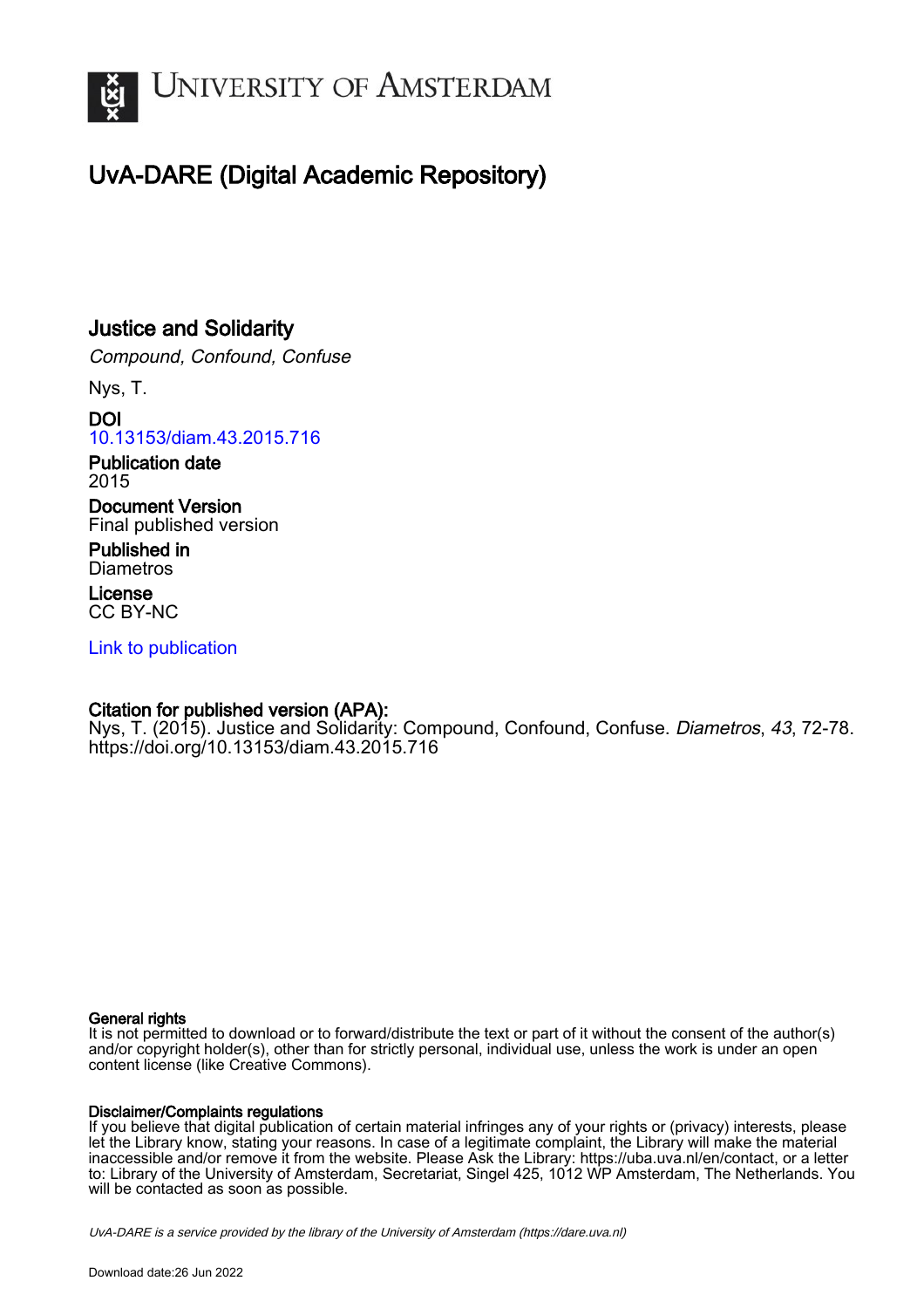# **JUSTICE AND SOLIDARITY**: **COMPOUND, CONFOUND, CONFUSE**

– Thomas Nys –

**Abstract.** In response to Ruud ter Meulen's contribution, it is argued that, although the relationship between these concepts is both tight and complex, solidarity should be carefully distinguished from justice. Although ter Meulen wants to defend a normative conception of solidarity, the relation to its descriptive component is not always very clear. As a normative concept it should not collapse into that of justice; and as a descriptive notion it is obviously defective. In order to successfully navigate between these unhappy alternatives, ter Meulen rightfully turns to critical theory. But then it is still not entirely clear how the normative considerations that ter Meulen wants to defend follow from this promising framework.

**Keywords:** justice, solidarity, critical theory, health care, health insurance.

The target article by Ruud ter Meulen offers a sincere and heartfelt plea for a health care system that is based on human solidarity. As such, it deserves the highest recommendation. It also provides clarification of a notion that is rarely scrutinized, the notion of solidarity itself. It gives us a better grasp on what solidarity means, and how it is (or could be) relevant in health care. This too is an extremely valuable contribution.

So there is much in ter Meulen's paper that I like. However, for the purpose of this note, I want to focus on the relationship between the ideas of justice and solidarity. I believe this relationship to be highly complex, and I also believe that the danger of confusion looms large here. What I will say, will not by any means invalidate ter Meulen's points, but should be conceived as a friendly attempt to further explore the ways in which justice and solidarity are related.

### **1. Cold, colder, coldest**

Let me start by noticing that ter Meulen makes several distinct, though perhaps related, claims about the relationship between justice and solidarity. He claims that solidarity is *more fundamental* than justice,<sup>1</sup> that justice would need to

<sup>1</sup> Meulen [2015] p. 11, 15, also in the abstract.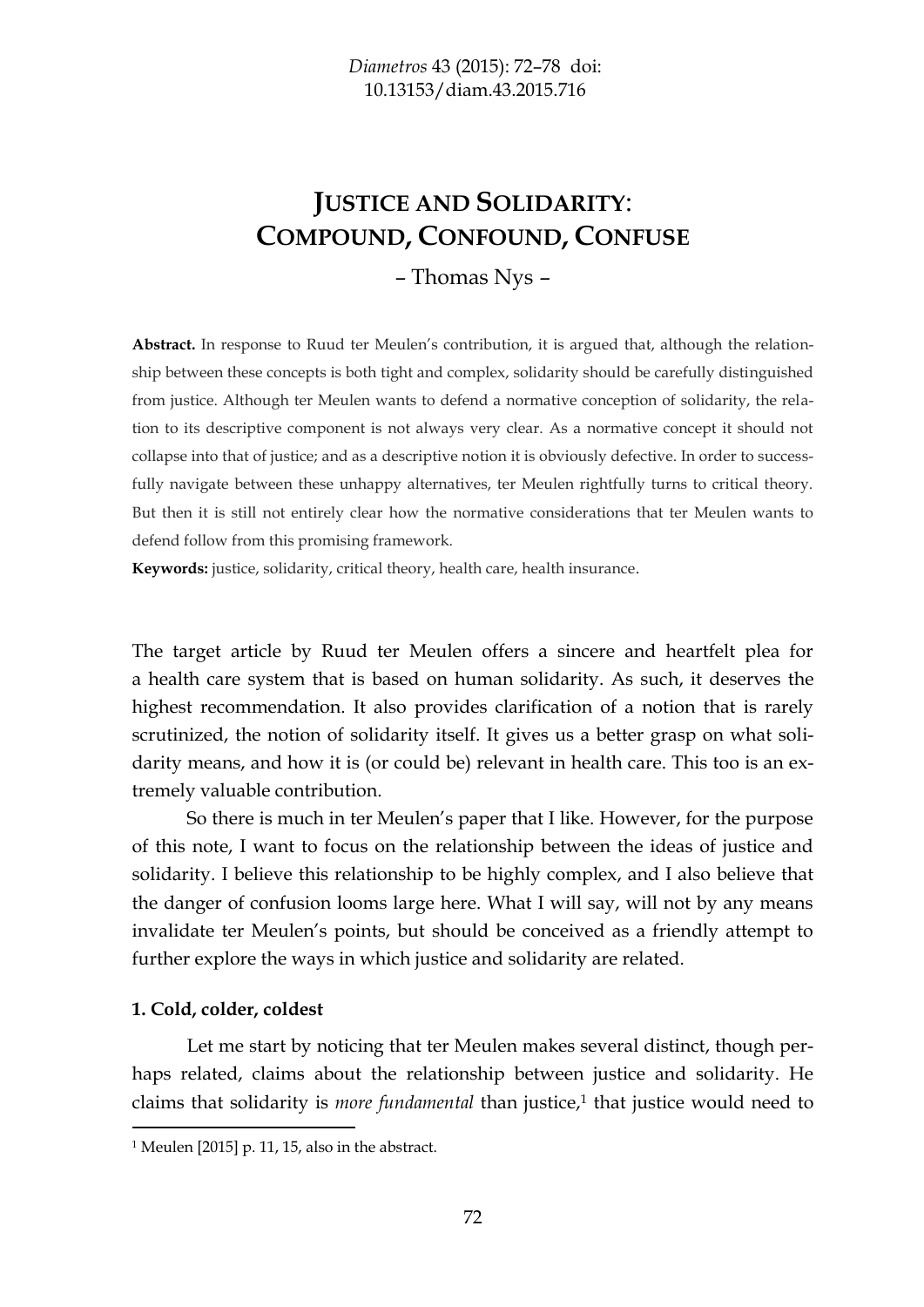be *complemented* by solidarity,<sup>2</sup> and that solidarity is an important *corrective* to justice.<sup>3</sup> To the extent that these are, at least on a conceptual and theoretical level, quite different claims, it is not always very clear what the core tenet of ter Meulen's argument is.

What is also, at times, unhelpful is that, although ter Meulen offers much to clarify the notion of solidarity, we do not get a clear understanding of what justice entails. He just mentions the criticism that '[b]oth libertarian and liberal discourses tend to define justice as the result of negotiations between rational individuals who share no element of commonality and mutuality.<sup>'4</sup> This, according to ter Meulen, is its main flaw. That may be true, but we should not forget that justice is essentially about what is *due* to others, about what we *owe* each other. As such, it is a social notion signifying that individual rights are met with corresponding duties.

Now, ter Meulen introduces the topic of solidarity as follows:

In many European countries solidarity not justice is the main concept guiding social and health care policies. […] [T]he basic understanding of solidarity is that everyone is assumed to make a fair financial contribution to a collectively organised insurance system that guarantees equal access to health and social care for all members of society.<sup>5</sup>

To say that it is 'solidarity and not justice' that is the 'main concept' is a bit confusing. The fact that one is *assumed* to make a contribution to ensure 'equal access to health and social care' is actually an expression of the fact that we owe this to everyone. Justice demands solidarity. It demands that one *should* take the interests of others (as such) into account.

In this regard, we could say that justice has replaced a certain conception of solidarity. The solidarity that we display through justice is of a colder kind. Warm solidarity means that one personally and spontaneously takes the interests of the other into account. The Good Samaritan is a prime example of such warm solidarity.<sup>6</sup> He just gives because someone needs help, and he does not expect anything in return. But, unfortunately, we cannot rely on 'Good Samaritanism'. Ter Meulen mentions that contemporary solidarity is mediated by the insurance system. This renders the type of solidarity that is at play here, a fair deal colder. Now, one gives

-

<sup>2</sup> Ibidem, p. 2, also in the abstract.

<sup>3</sup> Ibidem, p. 18.

<sup>4</sup> Ibidem, p. 3-4.

<sup>5</sup> Ibidem, p. 4.

<sup>6</sup> Schokkaert [1998].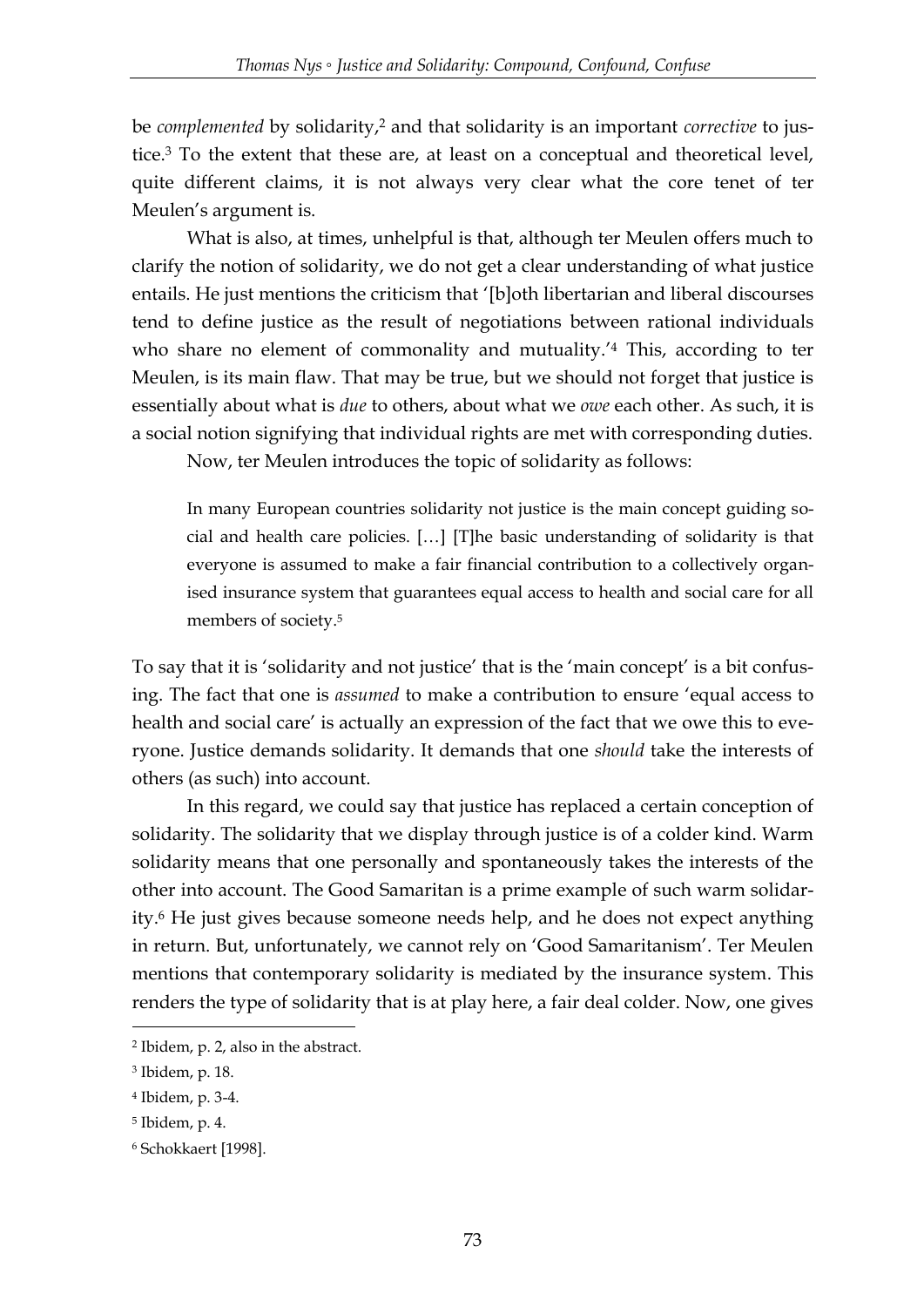because one expects to benefit from the transaction. Health care risks are divided over the population and to the extent that the risks are unbeknown to us, we have reason to make a (relatively small) contribution in order to share the (relatively high) costs of an eventual personal disaster. Notice, indeed, that considerations of justice do not play any role in this system: it is sheer *prudence* that drives the logic of the insurance market.

Ter Meulen shows that this type of solidarity is under severe strain. The reason for contribution is, indeed, the expected 'return on investment' and if there is little to expect in terms of return – if it is just a cost without a benefit – people feel no need to display, what ter Meulen calls, *instrumental* solidarity.<sup>7</sup> However, to the extent that it is indeed *assumed* that people make a contribution in order to guarantee 'equal access to health and social care,' to the extent that this is a demand of justice, we should be aware that solidarity could grow even colder. We can demand mandatory insurance fees from rich and healthy people in order to support those in need, and we can impose taxes in order to ensure equal access to health care.

This, no doubt, is as cold as it gets. We no longer care if people contribute because they care about the interests of others, or because it would be prudent for them to do so: we just expect them to give because we believe that this is what they *owe* to others. Now, one may believe that once the temperature has dropped to such a degree, solidarity is dead cold as well. To extract resources from those who are fundamentally unwilling seems very far removed from the ideal of solidarity. But we are talking *concepts* here, not ideals. And it seems convincing that solidarity can be involuntary and that it need not depend upon the agent's motive.

## **2. The dilemma**

Ter Meulen, however, does not settle on a descriptive notion of solidarity, because

[...] solidarity can also be regarded as an *intrinsic* value, meaning the unselfish dedication to a fellow human being who is in need […] [Y]ou support the other because he or she needs your protection and is worthy of your protection.<sup>8</sup>

<u>.</u>

<sup>7</sup> Meulen [2015] p. 4.

<sup>8</sup> Ibidem, p. 4–5.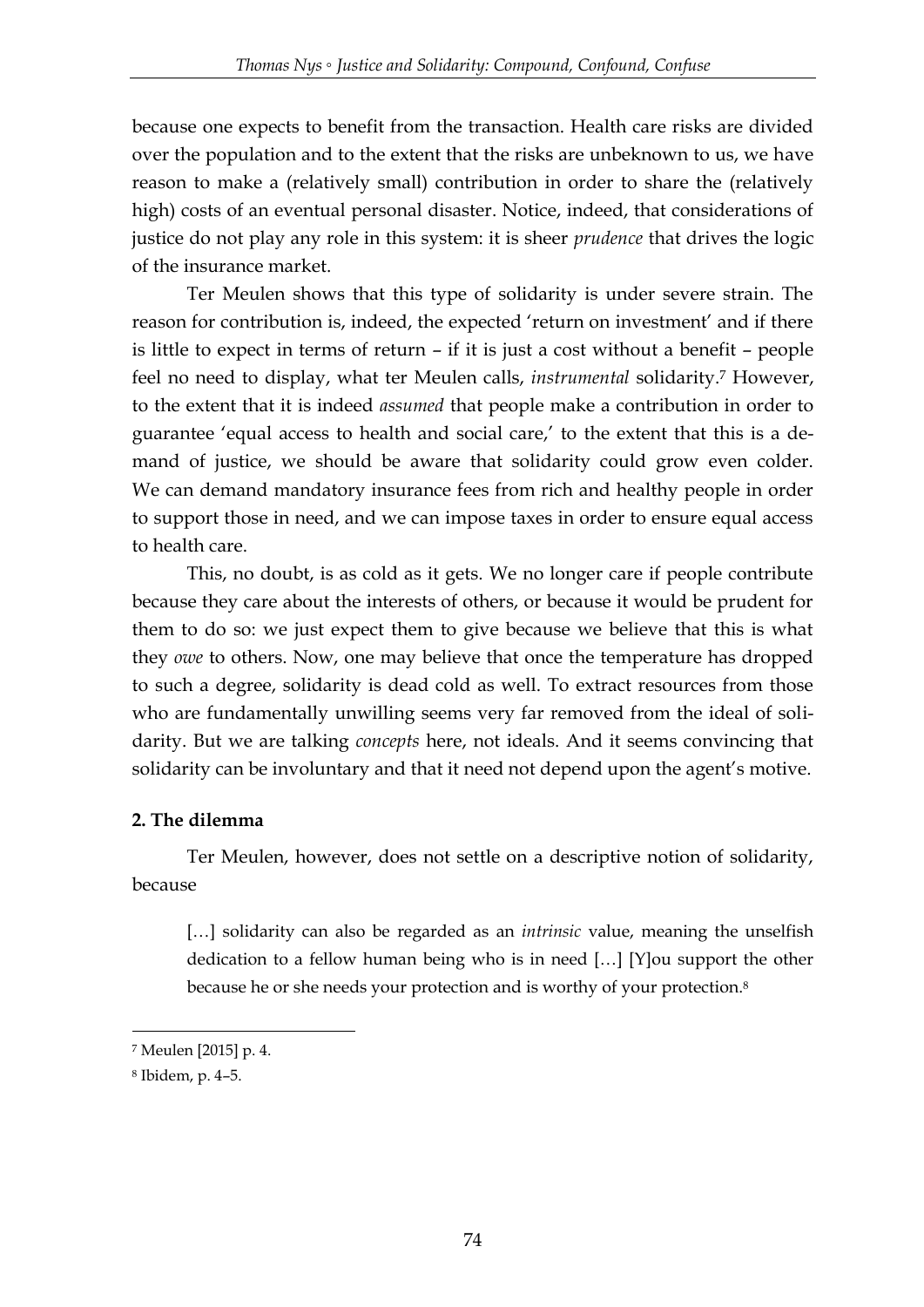Ter Meulen dubs this *humanitarian* solidarity, which is not 'based on personal interest but on identification with the values of humanity and responsibility for the other.' 9

This is warm solidarity. One is motivated by the sheer need of the other. However, it need not be based on any warm feelings, but could equally be spurred by the cold demands of duty. And it is at this point that a second confusion looms large. For the idea that there is a value that demands the 'unselfish dedication to a fellow human being' who is simply 'worthy of your protection' and which is 'based upon identification with the values of humanity and responsibility for the others,' sounds peculiarly like the idea of justice. Humanitarian solidarity is about us needing to take the interest of others (all others?) into account, because these human beings (*qua* human beings) and their interests really matter.

So here is the dilemma: on the one hand, ter Meulen needs to identify a norm or value – solidarity – that makes us take care of the health care needs of all, especially those that need our careful dedication, but *as a* value which simply holds because they are 'worthy' of this attention and dedication, it is difficult to distinguish it from the impersonal demands of justice; on the other hand, to escape the *quid-pro-quo* logic (the inherent selfishness) that ter Meulen attributes to the paradigm of justice, he steers away from the blatantly normative unto the more descriptive, emphasizing the felt empathy with those in need ('a willingness to protect' 10), thereby threatening to undermine the normative potential of his project.

Let me explain this last point more fully. Solidarity is a bad idea if it just depends upon *de facto* identification, for it would imply that we would only take the interests into account of those we *happen* to identify with, or care about. Ter Meulen fully acknowledges this.<sup>11</sup> But it still proves to be a nagging problem. For example, we could agree with Sandel that there is a type of benevolence (solidarity) – exemplified in the family – that is vitiated by the cold demands of justice.<sup>12</sup> Spontaneous altruism would be replaced by impersonal and perhaps begrudging expressions of what is simply due to others. That would be far from ideal. But, on the other hand, we should also acknowledge that if the bounds of empathy, identification, and solidarity are waning, or are otherwise inadequate in dealing with those who are "worthy", then we should emphasize the requirements of duty and

-

<sup>9</sup> Ibidem, p. 5, also on p. 17.

<sup>10</sup> Ibidem, p. 4.

<sup>11</sup> Ibidem, p. 15.

<sup>12</sup> Ibidem, p. 11–12.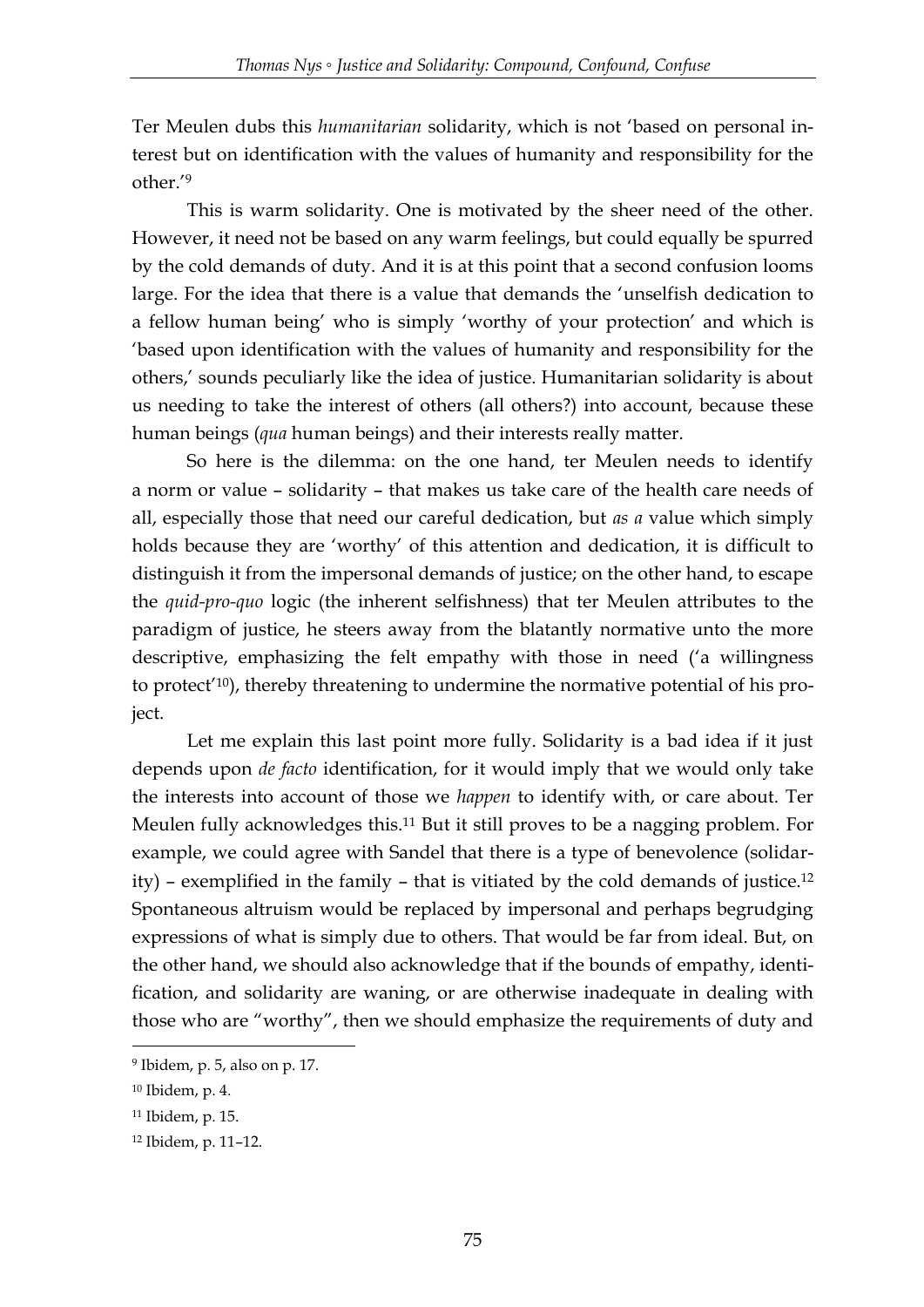justice. Immanuel Kant, that eternal godfather of duty and justice, was right that the empirical foundation of felt sympathies provides a contingent and therefore uncertain basis for dealing with humanity. Justice comes first, and justice – as we have seen above – demands solidarity.

## **3. The solution?**

Is there then no way of arguing for the primacy of solidarity without invalidating or undermining the primal importance of justice? There is. We could argue that the impersonal demands of justice have no foothold if we cannot determine who belongs to the moral community. In that sense, there needs to be a "we" prior to the question of what 'we' owe to each other. If we understand it this way, then solidarity is indeed, as ter Meulen claims, 'more fundamental' than justice,<sup>13</sup> for there can be no justice without solidarity.

Although this is perhaps *part* of ter Meulen's answer, it is neither the end nor the core of it. His point is not merely conceptual, but normative. Indeed, he says that we should try to *establish* the value of humanitarian solidarity – conceived as the 'identification with the values of humanity.' <sup>14</sup> We should come to identify with the fate of others, who are in need of our protection and support. But we somehow require an answer as to *why* we should do this. Otherwise, the discussion is settled by way of postulate ("This value is valuable. Just act upon it."), or is even in danger of being dangerously circular ("The problem is a lack of solidarity. What is the solution? More solidarity!"). So if it is not justice that underlies the idea that we should identify with the fate of others, then what else?

The answer lies in ter Meulen's discussion of Hegel, Jaeggi and Honneth. Here, we seem to break through the dilemma mentioned above. But the danger – founding the normative on the descriptive – is still acute. Ter Meulen, for instance, says: 'As a moral concept solidarity implies a sense of non-calculating cooperation based on identification with a common cause.' <sup>15</sup> Why should *our* particular "common goal" not occlude and preclude our solidarity with the needs of vulnerable others? The question therefore becomes: What reason do we have for assuming such a common goal that makes us identify with the 'values of humanity'? The fundamental Hegelian insight is that we are *always already* identified with others. This is what the practical (non-conceptual), transcendental analysis leads to: the individuality and individualism so praised and favoured by liberalism is only *pos-*

<u>.</u>

<sup>13</sup> Ibidem, p. 15.

<sup>14</sup> Ibidem, p. 17.

<sup>15</sup> Ibidem, p. 10.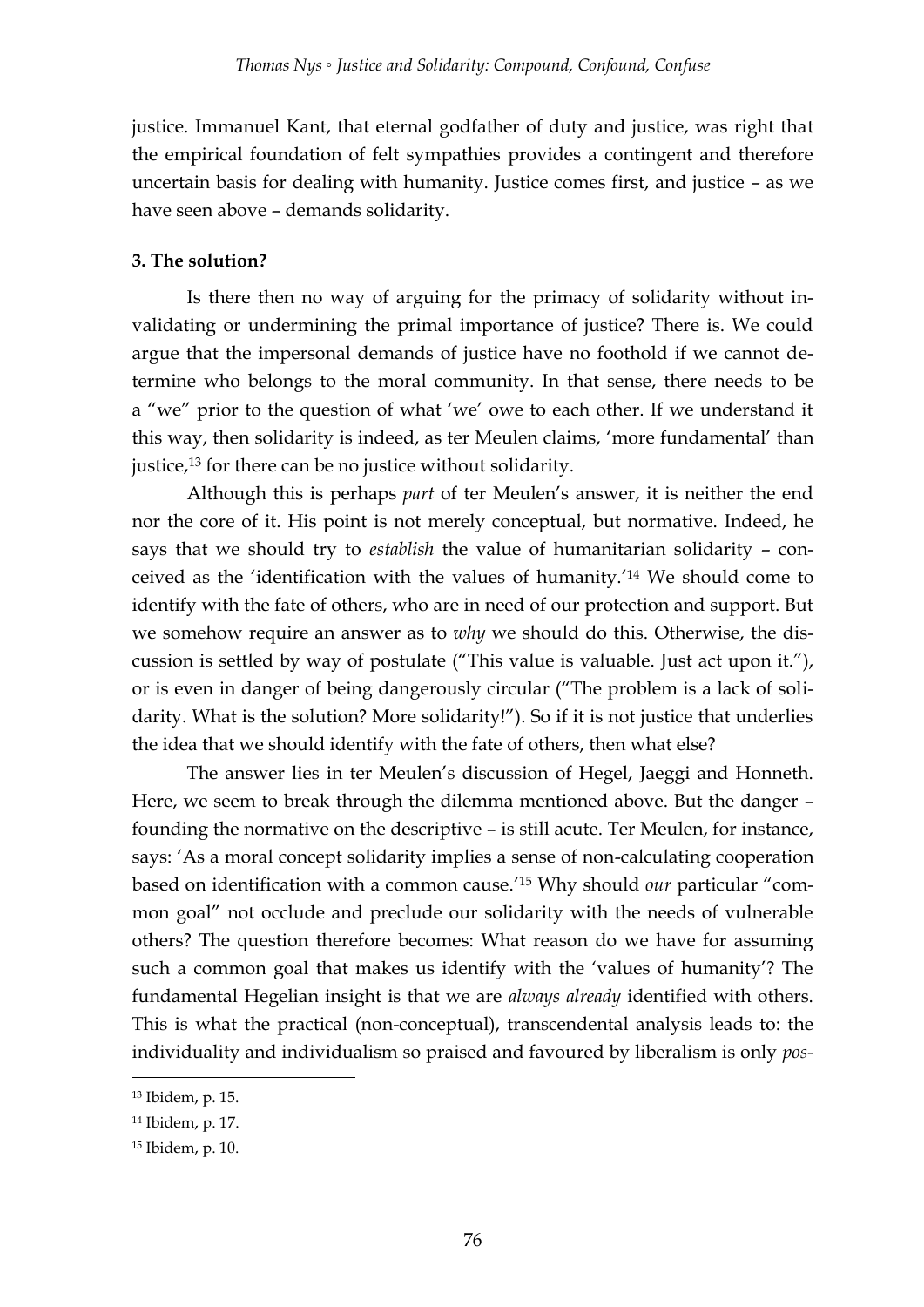*sible* if we take into account the way in which we are dependent upon others in establishing our status as autonomous beings.

This is an immensely valuable insight. The way solidarity is conceptualized in the works of authors such as Habermas and Honneth points to a dimension or element of crucial normative importance beyond, or alongside, considerations of justice.<sup>16</sup> The way in which the concept operates within Critical Theory gives ter Meulen the tools or vocabulary to overcome the normative/descriptive dilemma mentioned above. From the fact that we are social beings, i.e., that our relation-to- -self is mediated and constituted by a relation-to-others, follows a normative dynamics or dialectics: a *struggle* for social recognition.

But I still think there is a long way to go from this fundamental insight to the concrete, practical normative recommendations that ter Meulen wants to establish. I do not see, at least not immediately and without further explanation, how health care, *good* health care for those who are now often ignored and neglected – for example, 'those suffering from dementia, psychiatric illness, intellectual disabilities, or physical disabilities' <sup>17</sup> – would simply follow from the dynamics of social recognition. I understand how ter Meulen wants to draw emphasis on *inclusive* (reflective) solidarity<sup>18</sup> to avoid the problem of a particular 'given' solidarity between some at the expense of solidarity with others. But a vital worry remains: even if the goal of autonomy is socially mediated, a framework of institutions that is "just" in terms of its ability to protect and promote such autonomy would perhaps be inadequate in dealing with those for whom such autonomy may be forever out of reach. Anyway, without some further explanation of *how* this Hegelian notion of solidarity can be supportive to the situation of those our current justice-based health care system so crudely ignores, we are simply left with an account in which it is merely emphasized that we *should* take their needs and interests into account. This is not to say that such an explanation is impossible, and perhaps ter Meulen did not intend to address this deeper issue. But I do believe such a deeper analysis is necessary in order to truly understand how the ideas of justice and solidarity are related.

-

<sup>16</sup> We should be careful, however, that for Honneth solidarity is also an *aspect* of justice, making the latter the encompassing notion.

<sup>17</sup> Meulen [2015] p. 14.

<sup>18</sup> Ibidem, p. 16.